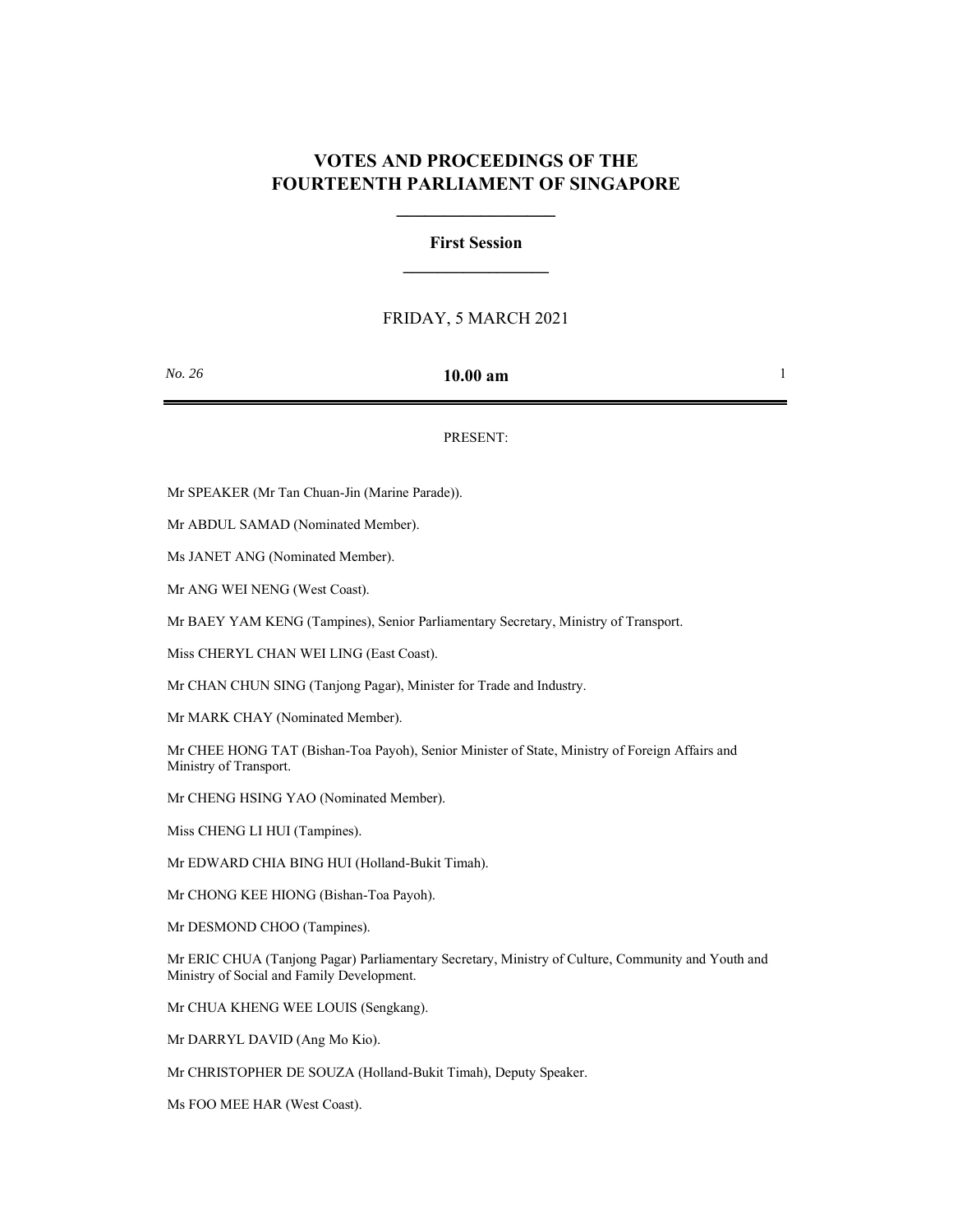Ms GRACE FU HAI YIEN (Yuhua), Minister for Sustainability and the Environment.

Mr GAN KIM YONG (Chua Chu Kang), Minister for Health.

Ms GAN SIOW HUANG (Marymount), Minister of State, Ministry of Education and Ministry of Manpower.

Mr GAN THIAM POH (Ang Mo Kio).

Mr GERALD GIAM YEAN SONG (Aljunied).

Mr DERRICK GOH (Nee Soon).

Mr HENG CHEE HOW (Jalan Besar), Senior Minister of State, Ministry of Defence.

Mr HENG SWEE KEAT (East Coast), Deputy Prime Minister, Coordinating Minister for Economic Policies and Minister for Finance.

Prof HOON HIAN TECK (Nominated Member).

Mr SHAWN HUANG WEI ZHONG (Jurong).

Ms INDRANEE RAJAH (Tanjong Pagar), Minister, Prime Minister's Office, Second Minister for Finance, Second Minister for National Development and Leader of the House.

Mr S ISWARAN (West Coast), Minister for Communications and Information and Minister-in-charge of Trade Relations.

Dr JANIL PUTHUCHEARY (Pasir Ris-Punggol), Senior Minister of State, Ministry of Communications and Information and Ministry of Health and Government Whip.

Dr AMY KHOR LEAN SUAN (Hong Kah North), Senior Minister of State, Ministry of Sustainability and the Environment and Ministry of Transport.

Prof KOH LIAN PIN (Nominated Member).

Dr KOH POH KOON (Tampines), Senior Minister of State, Ministry of Health.

Mr KWEK HIAN CHUAN HENRY (Kebun Baru).

Mr DESMOND LEE (West Coast), Minister for National Development and Minister-in-charge of Social Services Integration.

Mr LEE HSIEN LOONG (Ang Mo Kio), Prime Minister.

Mr LEONG MUN WAI (Non-Constituency Member).

Mr LIANG ENG HWA (Bukit Panjang).

Mr LIM BIOW CHUAN (Mountbatten).

Assoc Prof JAMUS JEROME LIM (Sengkang).

Ms SYLVIA LIM (Aljunied).

Dr LIM WEE KIAK (Sembawang).

Ms LOW YEN LING (Chua Chu Kang), Minister of State, Ministry of Culture, Community and Youth and Ministry of Trade and Industry.

Ms MARIAM JAAFAR (Sembawang).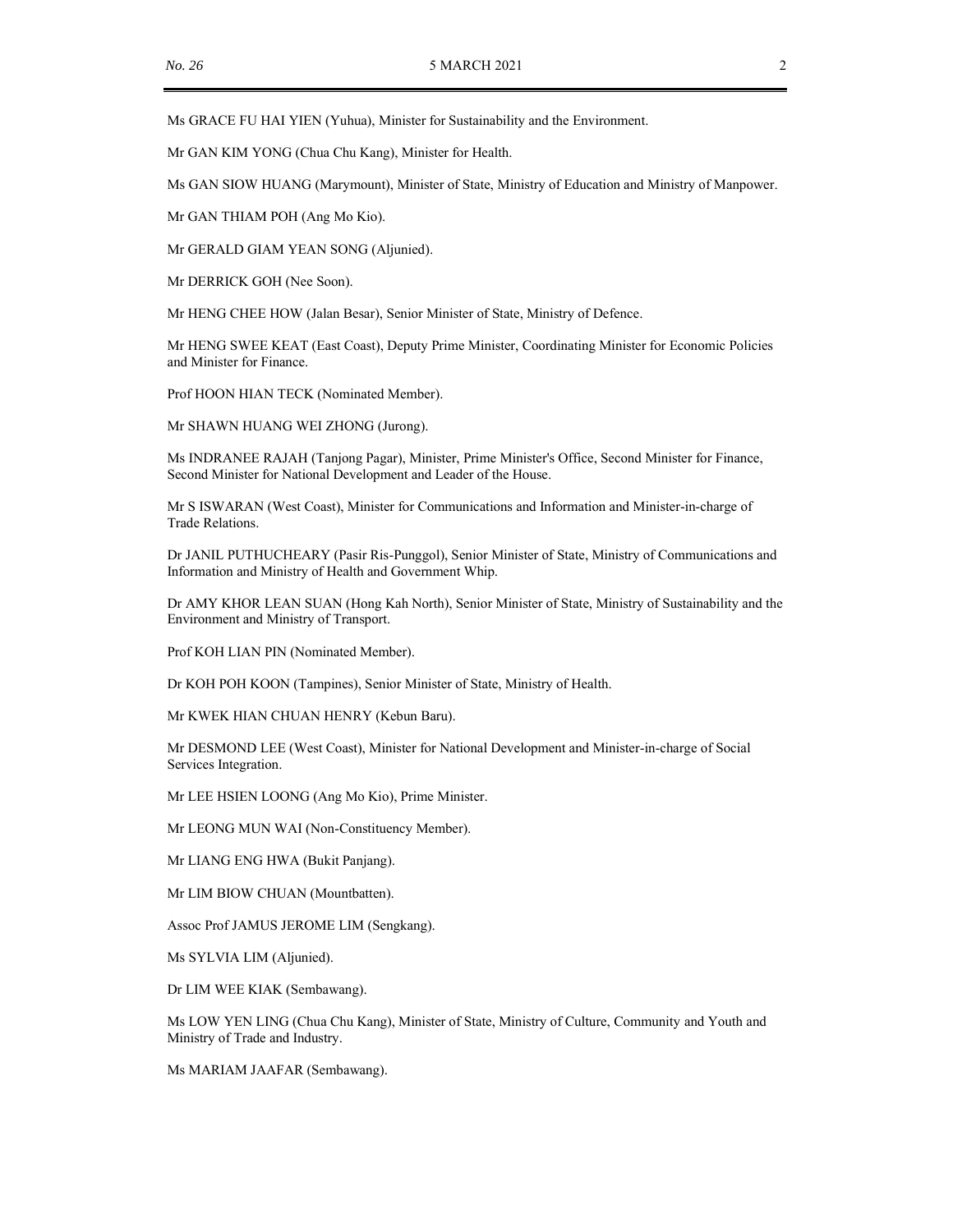Mr MASAGOS ZULKIFLI B M M (Tampines), Minister for Social and Family Development, Second Minister for Health and Minister-in-charge of Muslim Affairs.

Dr MOHAMAD MALIKI BIN OSMAN (East Coast), Minister, Prime Minister's Office, Second Minister for Education and Second Minister for Foreign Affairs.

Mr MOHD FAHMI BIN ALIMAN (Marine Parade).

Mr MUHAMAD FAISAL ABDUL MANAP (Aljunied).

Assoc Prof Dr MUHAMMAD FAISHAL IBRAHIM (Nee Soon), Minister of State, Ministry of Home Affairs and Ministry of National Development.

Mr MURALI PILLAI (Bukit Batok).

Ms NADIA AHMAD SAMDIN (Ang Mo Kio).

Dr NG ENG HEN (Bishan-Toa Payoh), Minister for Defence.

Ms NG LING LING (Ang Mo Kio).

Mr LOUIS NG KOK KWANG (Nee Soon).

Miss RACHEL ONG (West Coast).

Mr ONG YE KUNG (Sembawang), Minister for Transport.

Ms JOAN PEREIRA (Tanjong Pagar).

Mr LEON PERERA (Aljunied).

Ms DENISE PHUA LAY PENG (Jalan Besar).

Ms HAZEL POA (Non-Constituency Member).

Ms POH LI SAN (Sembawang).

Mr PRITAM SINGH (Aljunied), Leader of the Opposition.

Ms RAHAYU MAHZAM (Jurong), Parliamentary Secretary, Ministry of Health.

Mr SAKTIANDI SUPAAT (Bishan-Toa Payoh).

Mr SEAH KIAN PENG (Marine Parade).

Dr SHAHIRA ABDULLAH (Nominated Member).

Mr K SHANMUGAM (Nee Soon), Minister for Home Affairs and Minister for Law.

Mr SHARAEL TAHA (Pasir Ris-Punggol).

Ms SIM ANN (Holland-Bukit Timah), Senior Minister of State, Ministry of Communications and Information and Ministry of National Development and Deputy Government Whip.

Mr SITOH YIH PIN (Potong Pasir).

Ms HANY SOH (Marsiling-Yew Tee).

Ms SUN XUELING (Punggol West), Minister of State, Ministry of Education and Ministry of Social and Family Development.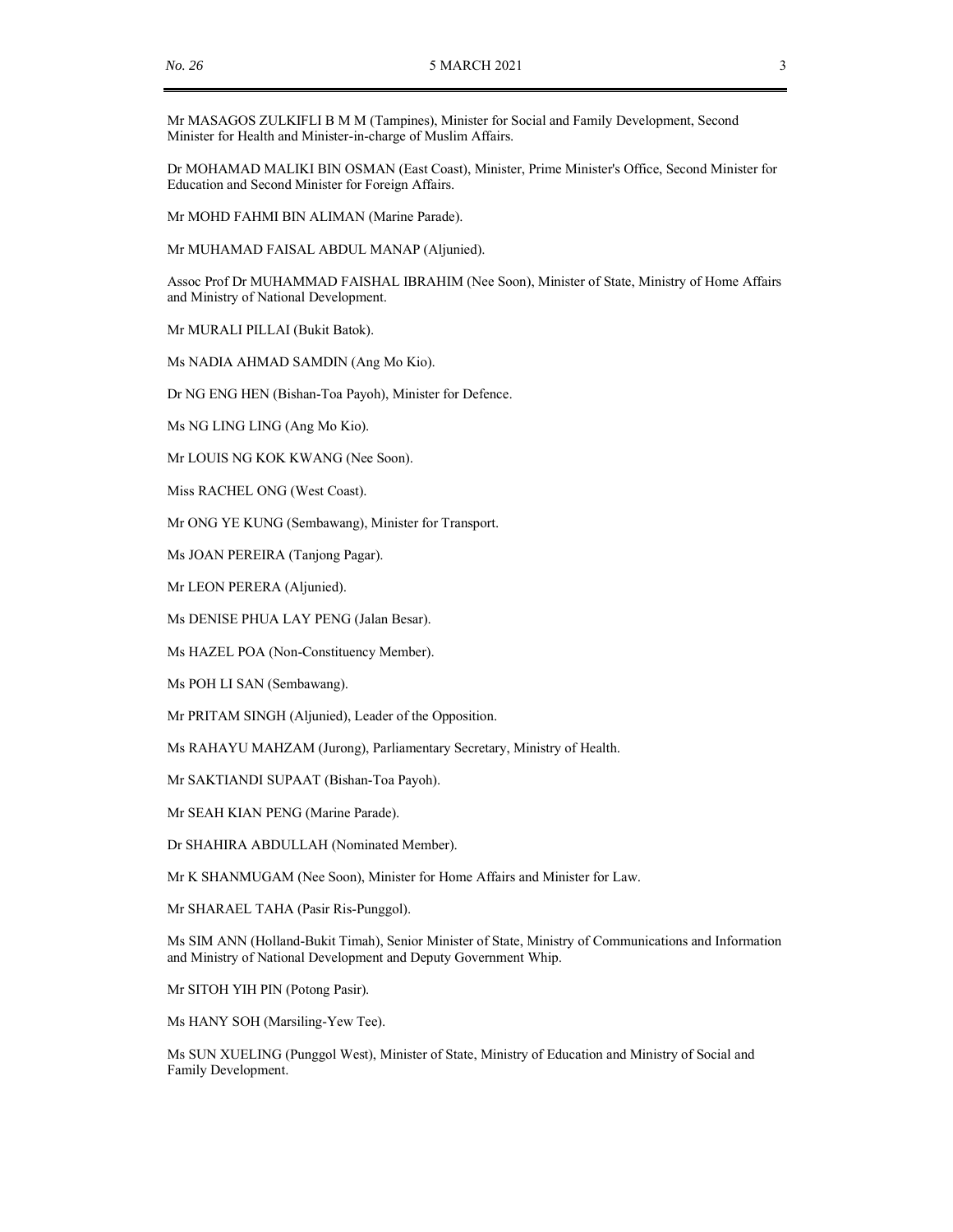Mr ALVIN TAN (Tanjong Pagar), Minister of State, Ministry of Culture, Community and Youth and Ministry of Trade and Industry.

Ms CARRIE TAN (Nee Soon).

Mr DENNIS TAN LIP FONG (Hougang).

Mr DESMOND TAN (Pasir Ris-Punggol), Minister of State, Ministry of Home Affairs and Ministry of Sustainability and the Environment.

Ms JESSICA TAN SOON NEO (East Coast), Deputy Speaker.

Mr TAN KIAT HOW (East Coast), Minister of State, Prime Minister's Office and Ministry of National Development.

Dr TAN SEE LENG (Marine Parade), Minister, Prime Minister's Office, Second Minister for Manpower and Second Minister for Trade and Industry.

Dr TAN WU MENG (Jurong).

Dr TAN YIA SWAM (Nominated Member).

Mr PATRICK TAY TECK GUAN (Pioneer).

Mr TEO CHEE HEAN (Pasir Ris-Punggol), Senior Minister and Coordinating Minister for National Security.

Mrs JOSEPHINE TEO (Jalan Besar), Minister for Manpower and Second Minister for Home Affairs.

Mr THARMAN SHANMUGARATNAM (Jurong), Senior Minister and Coordinating Minister for Social Policies.

Mr RAJ JOSHUA THOMAS (Nominated Member).

Ms TIN PEI LING (MacPherson).

Mr EDWIN TONG CHUN FAI (Marine Parade), Minister for Culture, Community and Youth and Second Minister for Law.

Mr VIKRAM NAIR (Sembawang).

Dr VIVIAN BALAKRISHNAN (Holland-Bukit Timah), Minister for Foreign Affairs.

Dr WAN RIZAL (Jalan Besar).

Mr DON WEE (Chua Chu Kang).

Mr LAWRENCE WONG (Marsiling-Yew Tee), Minister for Education and Second Minister for Finance.

Mr XIE YAO QUAN (Jurong).

Mr ALEX YAM ZIMING (Marsiling-Yew Tee).

Ms YEO WAN LING (Pasir Ris-Punggol).

Mr YIP HON WENG (Yio Chu Kang).

Mr MELVIN YONG YIK CHYE (Radin Mas).

Mr ZAQY MOHAMAD (Marsiling-Yew Tee), Senior Minister of State, Ministry of Defence and Ministry of Manpower and Deputy Leader of the House.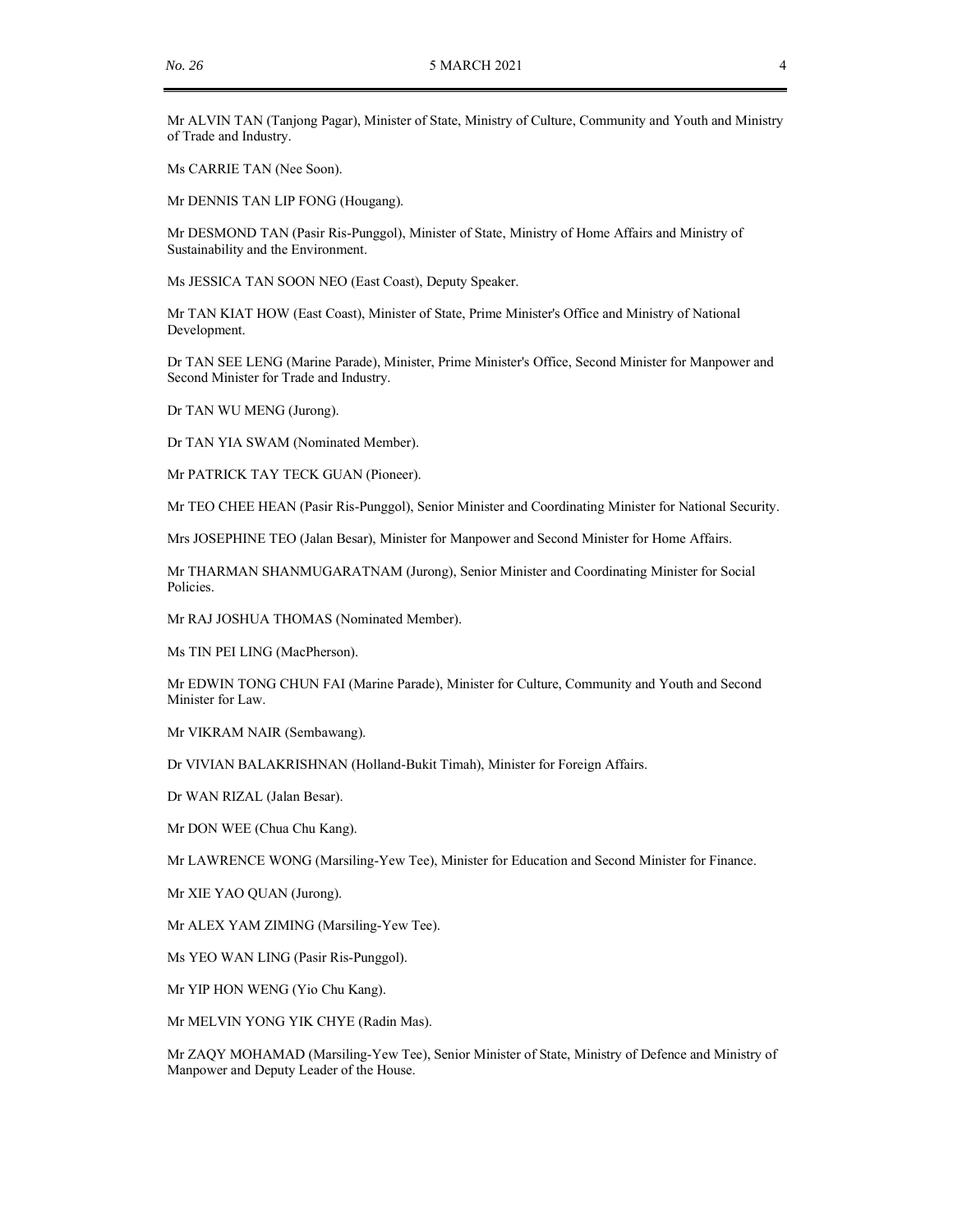### Mr ZHULKARNAIN ABDUL RAHIM (Chua Chu Kang).

ABSENT:

\_\_\_\_\_\_\_\_\_\_\_\_\_\_\_\_\_\_\_\_\_\_\_\_\_\_\_\_\_\_\_\_

Ms HE TING RU (Sengkang).

Ms RAEESAH KHAN (Sengkang).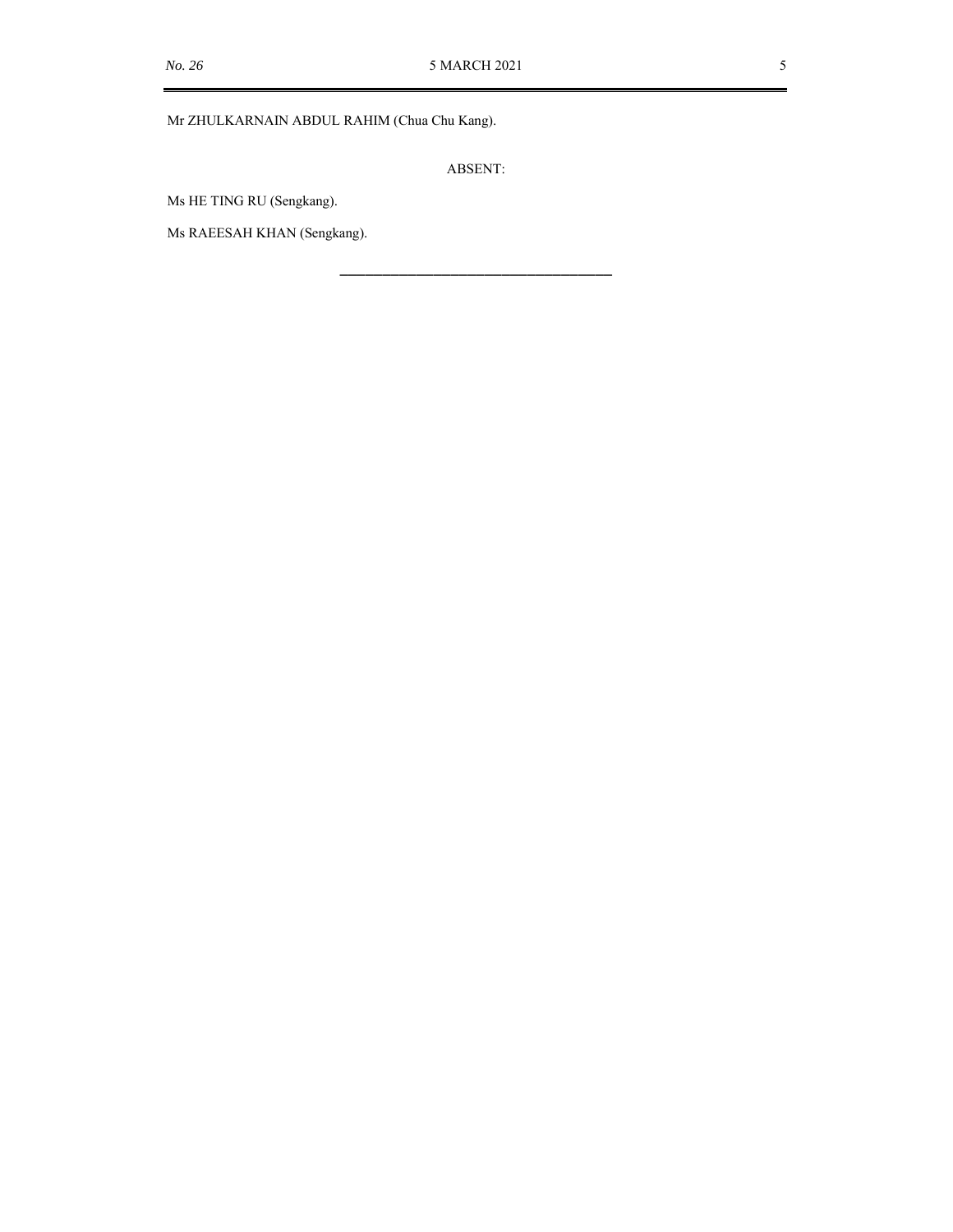- 1 Papers presented to Parliament and received by the Clerk of Parliament pursuant to Standing Order No. 31 (Presentation of Papers) and ordered to lie upon the Table:
	- 1.1 Central Provident Fund (MediSave Account Withdrawals) (Amendment) Regulations 2021 – Presented on 5 March 2021 (S. L. 173 of 2021)
	- 1.2 Central Provident Fund (Composition of Offences) (Amendment) Rules 2021 Presented on 5 March 2021 (S. L. 174 of 2021)
- 2 3 Questions for Oral Answer were answered during Question Time.
- 3 Postal Services (Amendment) Bill "to amend the Postal Services Act (Chapter 237A of the 2000 Revised Edition) and to make consequential and related amendments to the Criminal Procedure Code (Chapter 68 of the 2012 Revised Edition)" – presented by the Senior Minister of State (Ms Sim Ann), on behalf of the Minister for Communications and Information; read the first time; to be read a second time on the next available sitting day and to be printed. [Bill No. 5/2021].
- 4 Suspension of Standing Orders (Leader of the House) (with the consent of Mr Speaker and the general assent of Members present) – Motion made, and Question put – Resolved, "That, notwithstanding Standing Order 91(2), the Ministerial Statement on Review of Sentencing Framework for Sexual and Hurt Offences be taken before the resumption of proceedings on the Estimates of Expenditure for FY2021/2022 at this day's sitting."
- 5 Ministerial Statement Review of Sentencing Framework for Sexual and Hurt Offences (Minister for Home Affairs and Minister for Law).
- 6 Announcement by Speaker Mr Speaker made the following communication to the House:-

"We have completed the Ministerial Statement. We are now going into the Committee of Supply to debate the Estimates. I have revised the commencement time of the Committee of Supply to start immediately. With the change in commencement time, the revised "guillotine" time for Head W, Ministry of Transport is 2.10 pm. Hon Members will be notified of the revised conclusion times for the subsequent Heads of Expenditure."

7 Estimates for the financial year 1 April 2021 to 31 March 2022 (Paper Cmd. 5 of 2021) – Committee of Supply (6<sup>th</sup> Allotted Day) – Supply considered in the Committee:

#### *(In the Committee)*

Head W – Ministry of Transport –

Amendment proposed, "That the total sum to be allocated for Head W of the Estimates be reduced by \$100.". – (Mr Saktiandi Supaat).

Amendment, by leave, withdrawn.

The sum of \$4,051,283,300 for Head W agreed to stand part of the Main Estimates.

The sum of \$7,615,454,000 for Head W agreed to stand part of the Development Estimates.

Head O – Ministry of Health –

Amendment proposed, "That the total sum to be allocated for Head O of the Estimates be reduced by \$100.". – (Dr Tan Wu Meng).

Amendment, by leave, withdrawn.

The sum of \$17,355,401,300 for Head O agreed to stand part of the Main Estimates.

The sum of \$1,489,629,300 for Head O agreed to stand part of the Development Estimates.